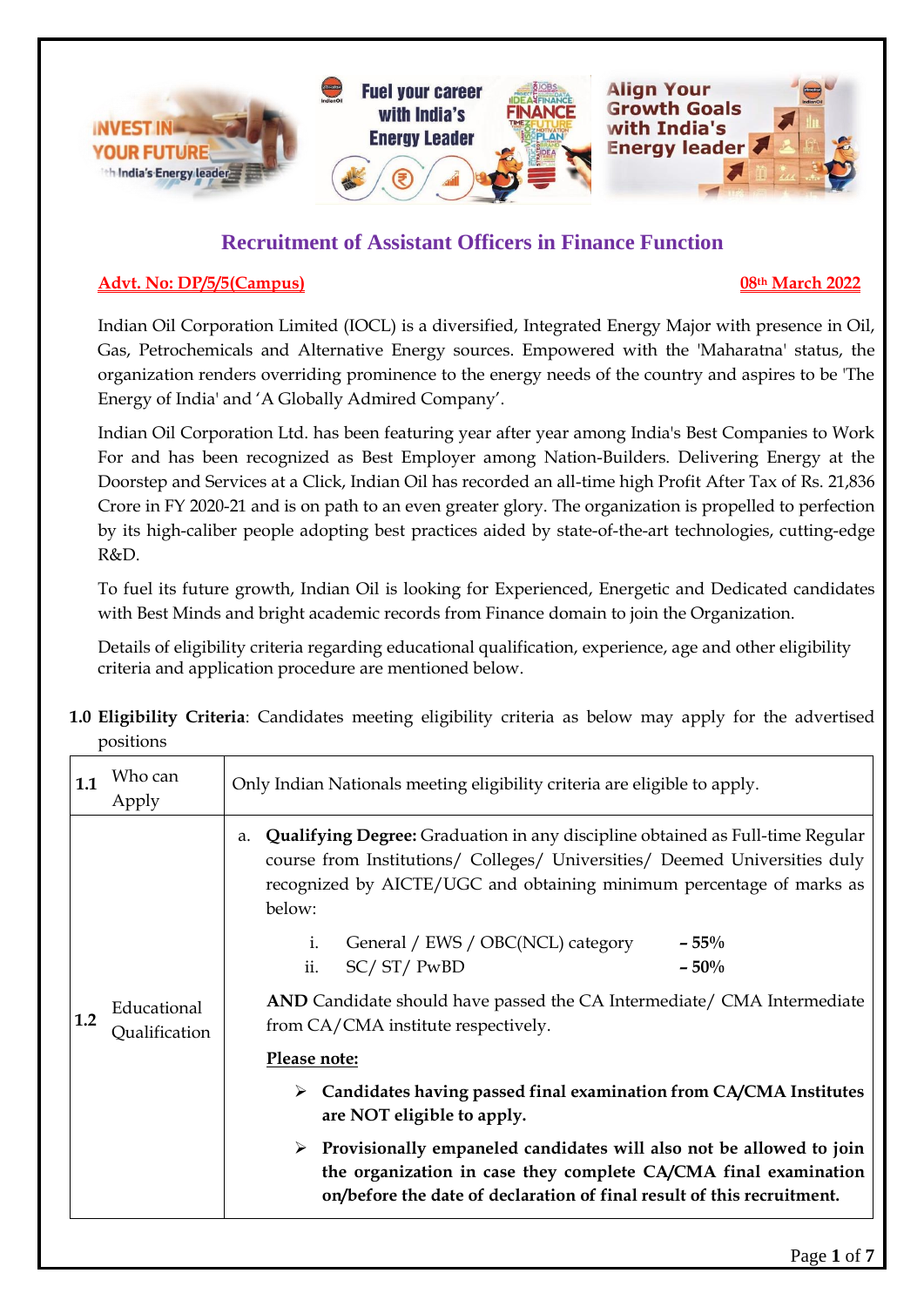|     |            | b. Calculation of percentage of marks in the qualifying degree would be governed<br>by institute/university rules. Rounding off percentage is not allowed.                                                                                                                                                                                                                                                                                                |
|-----|------------|-----------------------------------------------------------------------------------------------------------------------------------------------------------------------------------------------------------------------------------------------------------------------------------------------------------------------------------------------------------------------------------------------------------------------------------------------------------|
|     |            | Wherever final marks in the qualifying degree have been awarded as letter<br>C.<br>grade (CGPA/GPI/SGPA etc), equivalent percentage of marks shall be adopted<br>from conversion formula issued by respective institute/university for<br>establishing eligibility criteria. Such candidates would be required to submit the<br>conversion certificate issued by the concerned institute/university at the time of<br>Personal Interview, if shortlisted. |
|     |            | d. However, in case the institute does not follow any conversion formula for<br>converting letter Grade to Percentage, IOCL shall be at liberty to arrive at<br>equivalent percentage of marks adopting its own conversion formula.                                                                                                                                                                                                                       |
|     |            | a. At least three years of relevant experience in finance function as on 28 <sup>th</sup><br><b>February 2022</b>                                                                                                                                                                                                                                                                                                                                         |
|     |            | b. Relevant field of experiences includes experience in the field(s) of Finance/<br>Accounts/ Taxation/ Cost Accounting/ Auditing etc. These fields/experiences<br>are not exhaustive and indicative in nature. The Corporation reserves the right<br>to take a final decision for considering/ not considering an experience as valid<br>experience for the post.                                                                                        |
|     |            | Experiences obtained after date of declaration of CA(Inter) / CMA(Inter) result<br>C.<br>shall only be considered for this position. Further, the articled training / practical<br>training which are integrated to the curriculum of respective institution shall not<br>be considered as valid experience for this purpose.                                                                                                                             |
|     | Work       | d. Any work Experience gained as Intern or training will not be counted towards<br>work experience. Further, Work experience gained in a Company or duly<br>registered firms like Partnership firm, Consultancy firm and CA firm shall only<br>be considered.                                                                                                                                                                                             |
| 1.3 | Experience | The work experience document should be furnished on Company's letter<br>e.<br>head containing following:                                                                                                                                                                                                                                                                                                                                                  |
|     |            | Organization name<br>i.                                                                                                                                                                                                                                                                                                                                                                                                                                   |
|     |            | Designation/Position Held<br>11.                                                                                                                                                                                                                                                                                                                                                                                                                          |
|     |            | iii. Nature of Work                                                                                                                                                                                                                                                                                                                                                                                                                                       |
|     |            | iv. Period of service [From - to]                                                                                                                                                                                                                                                                                                                                                                                                                         |
|     |            | v. Letter head should contain Firm registration number, Employer<br>membership number, CIN number - whichever is applicable.                                                                                                                                                                                                                                                                                                                              |
|     |            | In addition to above, Candidate shall also furnish Bank statement showing<br>deposit of first salary and last salary for each of the organization candidate has<br>worked for.                                                                                                                                                                                                                                                                            |
|     |            | Failing to submit supporting work experience documents as sought above will<br>render such work experiences ineligible from further consideration towards<br>eligibility.                                                                                                                                                                                                                                                                                 |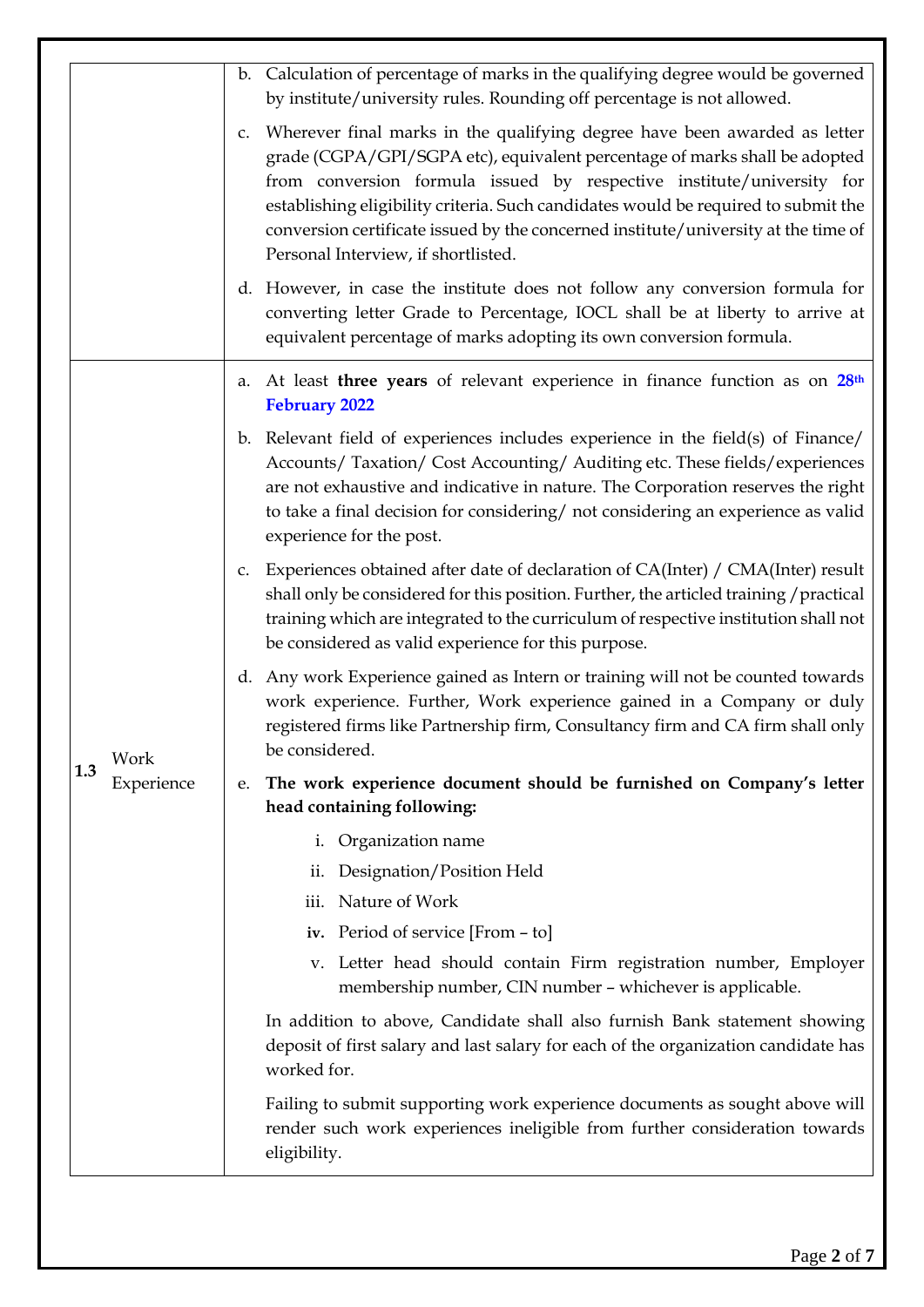|                    | Age Limit: Candidates applying from General/EWS category should not be more                                                                                                                                                                                                                                                                                                                                                             |                                                     |                |  |
|--------------------|-----------------------------------------------------------------------------------------------------------------------------------------------------------------------------------------------------------------------------------------------------------------------------------------------------------------------------------------------------------------------------------------------------------------------------------------|-----------------------------------------------------|----------------|--|
|                    | than 30 years as on 30 <sup>th</sup> June 2022. Relaxation to candidates applying from other                                                                                                                                                                                                                                                                                                                                            |                                                     |                |  |
|                    | categories shall apply as per government guidelines. Therefore, the following cut off                                                                                                                                                                                                                                                                                                                                                   |                                                     |                |  |
|                    | on Date of Birth shall apply:                                                                                                                                                                                                                                                                                                                                                                                                           |                                                     |                |  |
|                    | Category                                                                                                                                                                                                                                                                                                                                                                                                                                | Born on/after dates                                 |                |  |
|                    |                                                                                                                                                                                                                                                                                                                                                                                                                                         | Non PwBD                                            | PwBD           |  |
|                    | General, EWS                                                                                                                                                                                                                                                                                                                                                                                                                            | 01st July 1992                                      | 01st July 1982 |  |
| 1.4 Age limit      | OBC (Non-Creamy Layer)                                                                                                                                                                                                                                                                                                                                                                                                                  | 01st July 1989                                      | 01st July 1979 |  |
|                    | SC, ST                                                                                                                                                                                                                                                                                                                                                                                                                                  | 01st July 1987                                      | 01st July 1977 |  |
|                    | <b>Ex-Servicemen and Commissioned Officers</b><br>including ECOs/SSCOs                                                                                                                                                                                                                                                                                                                                                                  | As per extant guidelines of<br>Government of India. |                |  |
|                    | issued by a Board of Secondary Education for passing<br>Certificate<br>Matriculation/Higher Secondary mentioning the date of birth shall be the only<br>acceptable document in support of proof of age.                                                                                                                                                                                                                                 |                                                     |                |  |
|                    | Reservation of posts for candidates from EWS/OBC(NCL)/SC/ST/PwBD will<br>a.<br>be available as per directives of Government of India.                                                                                                                                                                                                                                                                                                   |                                                     |                |  |
|                    | b. Candidates belonging to EWS/OBC(NCL)/SC/ST/PwBD should have valid<br>certificate in support of their claim of belonging to such category, to be eligible<br>for claiming reservation under the respective category.                                                                                                                                                                                                                  |                                                     |                |  |
|                    | For getting the benefits of reservation under OBC(NCL) category:<br>c.                                                                                                                                                                                                                                                                                                                                                                  |                                                     |                |  |
|                    | Name of caste to which candidate belongs must appear in the Central List of<br>٠<br>Other Backward Classes of respective state as notified by Ministry of Social<br>Justice and Empowerment, Govt. of India for appointment to posts under<br>GOI and Central Govt. Public Sector Undertakings. The name of the caste<br>mentioned in the certificate should be spelled exactly in the same manner as<br>appearing in the central list. |                                                     |                |  |
| Reservation<br>1.5 | Candidates should be able to produce caste certificate issued by the<br>competent authority in the latest prescribed format applicable for purpose of<br>reservation in appointment to posts under Government of India/Central<br>Government Public Sector Undertaking.                                                                                                                                                                 |                                                     |                |  |
|                    | The certificate must contain date of issue along with name of caste, spelled<br>٠<br>exactly in the same manner as appearing in the central list.                                                                                                                                                                                                                                                                                       |                                                     |                |  |
|                    | The OBC category candidates who belong to "CREAMY LAYER" are not<br>$\bullet$<br>entitled for OBC(NCL) concession/reservation and such candidates shall<br>have to apply as "General" category candidate.                                                                                                                                                                                                                               |                                                     |                |  |
|                    | d. For getting the benefits of reservation under SC/ST category:                                                                                                                                                                                                                                                                                                                                                                        |                                                     |                |  |
|                    | Name of caste to which candidate belongs must appear in the Central List of<br>$\bullet$<br>SC and ST of respective state as notified respectively by Ministry of Social<br>Justice and Empowerment, Govt. of India and Ministry of Tribal Affairs,<br>Govt. of India.                                                                                                                                                                  |                                                     |                |  |
|                    | The caste certificate must contain date of issue along with name of caste.                                                                                                                                                                                                                                                                                                                                                              |                                                     |                |  |
|                    | The candidates need to furnish their SC/ST certificate as per the latest format<br>prescribed by Government of India.                                                                                                                                                                                                                                                                                                                   |                                                     |                |  |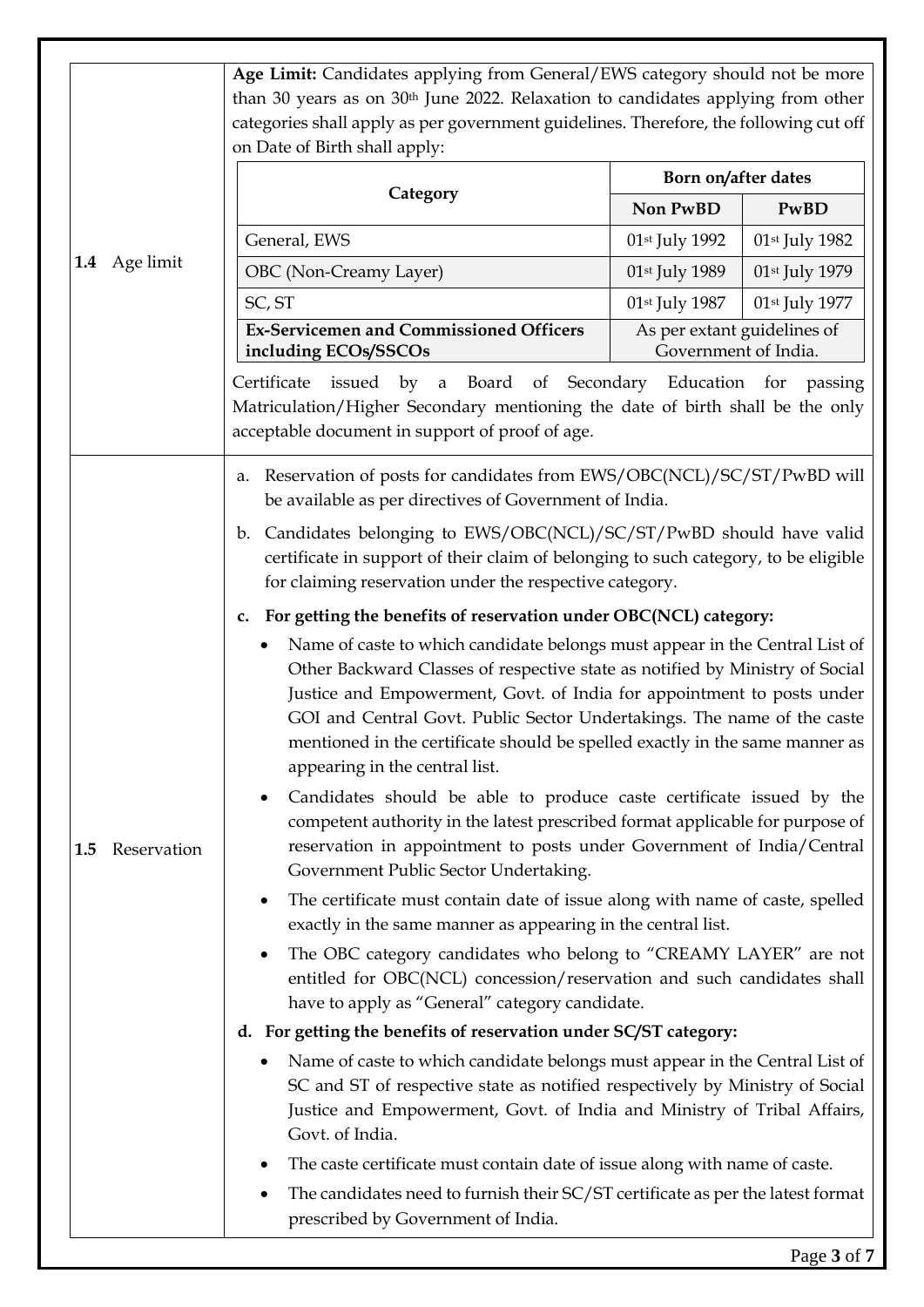|     |                       | For getting the benefits of reservation under EWSs category:<br>e.                                                                                                                                                                                                    |
|-----|-----------------------|-----------------------------------------------------------------------------------------------------------------------------------------------------------------------------------------------------------------------------------------------------------------------|
|     |                       | The Income and Asset Certificate shall be valid for the year 2021 - 22 and<br>٠<br>shall be prepared on the basis of income and asset verification for the<br>financial year 2020 - 21.                                                                               |
|     |                       | Name of the caste should be clearly mentioned in the aforesaid certificate.<br>٠                                                                                                                                                                                      |
|     |                       | Applicant's photo on the certificate should be duly pasted, signed and<br>stamped by issuing authority.                                                                                                                                                               |
|     |                       | For getting the benefit of reservation under PwBD category: The candidate<br>f.<br>should meet following criteria to claim relaxation under PwBD category                                                                                                             |
|     |                       | Nature of Disability - Permanent                                                                                                                                                                                                                                      |
|     |                       | Degree of Disability - Minimum 40%                                                                                                                                                                                                                                    |
|     |                       | PwBD certificate as per latest format applicable to relevant category of<br>disability.                                                                                                                                                                               |
|     |                       | Candidate should have all relevant documents in Original in support of their<br>a.<br>meeting all eligibility criteria mentioned in this detailed advertisement.                                                                                                      |
| 1.6 | Document<br>Readiness | Candidates availing relaxation of any kind should have relevant supporting<br>$\mathbf{b}$ .<br>documents in Original and in latest central government format applicable for<br>posts under Government of India and Central Government Public Sector<br>Undertakings. |
|     |                       | Candidates shortlisted for GD, GT and PI would have show these documents in<br>$C_{\bullet}$<br>Original in latest format at the time of document verification, failing which the<br>candidate may not be allowed to participate further in the recruitment process.  |

### **2.0 How to Apply:**

|                        | Candidates must go through this detailed advertisement very carefully and check<br>a.<br>their eligibility before proceeding to apply ONLINE for the position.                                                                                                                                                                                                                                                                                                                                                                                |
|------------------------|-----------------------------------------------------------------------------------------------------------------------------------------------------------------------------------------------------------------------------------------------------------------------------------------------------------------------------------------------------------------------------------------------------------------------------------------------------------------------------------------------------------------------------------------------|
|                        | The relevant link to apply ONLINE is available on the Indian Oil's website at<br>b.<br>https://iocl.com/latest-job-opening on www.iocl.com Candidates should click on<br>the ONLINE application link, read the instructions carefully and fill-in the ONLINE<br>application form giving correct and complete information.                                                                                                                                                                                                                     |
| Application<br>Process | Prior to applying ONLINE, Candidate would be required to register their email id<br>C <sub>1</sub><br>and mobile number on the online portal. Therefore, they must have a valid email<br>id and mobile number, both of which should remain active for minimum 01 year<br>from the date of application. Communications to the candidates shall be made on<br>their registered email id and/or mobile number. Post registration of email id and<br>mobile number, request for change of e-mail ID and mobile number will not be<br>entertained. |
|                        | Candidate should have following documents ready for uploading on the ONLINE<br>d.<br>portal at the time of registration:                                                                                                                                                                                                                                                                                                                                                                                                                      |
|                        | $\triangleright$ Scanned copy of Recent Color Passport Size Photograph, not older than<br>January 2022.<br>$\triangleright$ Scanned copy of Signature                                                                                                                                                                                                                                                                                                                                                                                         |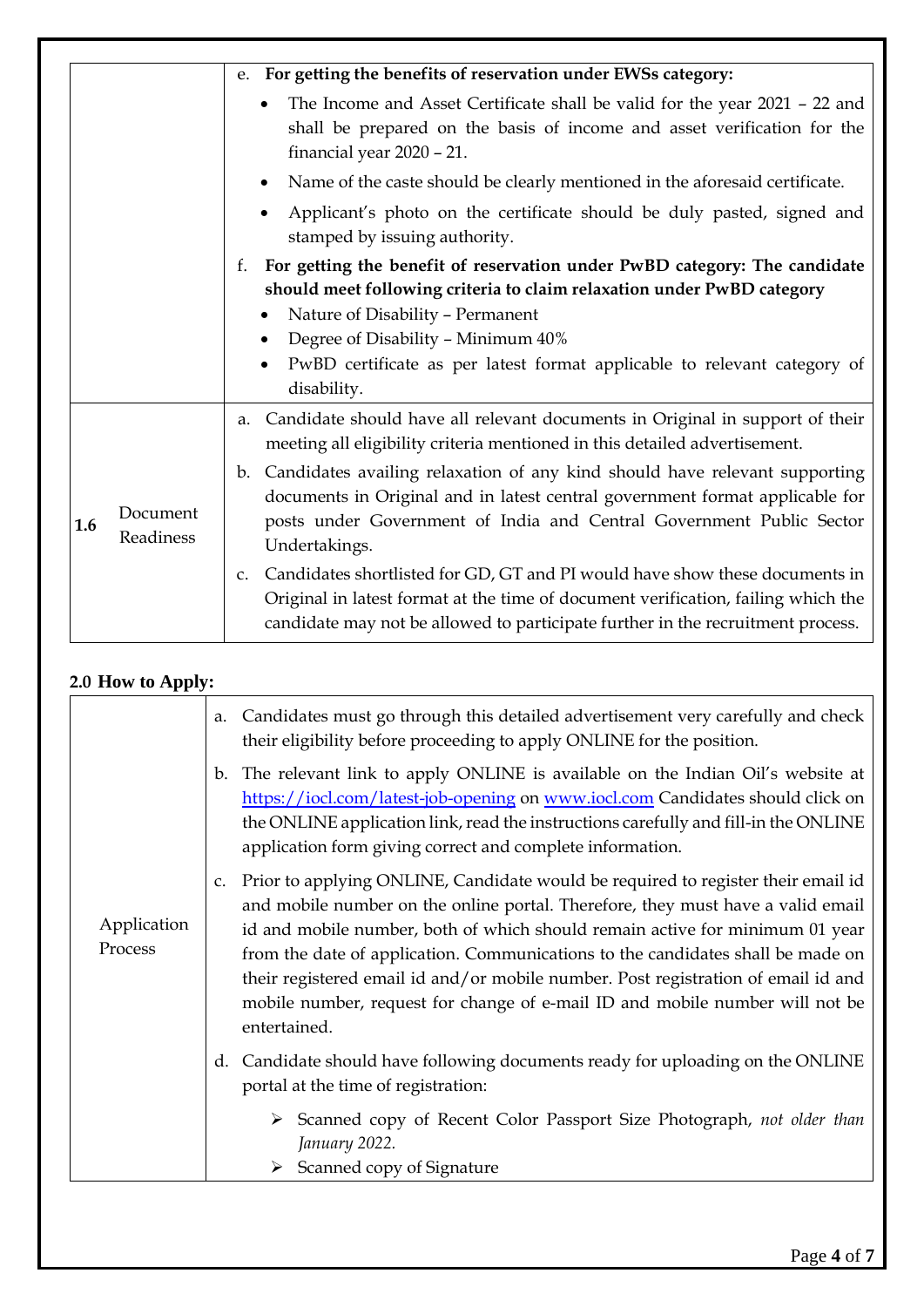| e. | The portal will capture candidate's photo using candidate's system camera through<br>its in-built feature. Additionally, candidate will also be required to upload recent<br>most photo (not older than Jan 2022) during the registration process.                                                                                                                                                                                                                                                                                                                                                                                                    |
|----|-------------------------------------------------------------------------------------------------------------------------------------------------------------------------------------------------------------------------------------------------------------------------------------------------------------------------------------------------------------------------------------------------------------------------------------------------------------------------------------------------------------------------------------------------------------------------------------------------------------------------------------------------------|
| f. | Candidate must read the On-Screen instructions very carefully while applying and<br>filling the entries in the ONLINE form. Candidate must keep on verifying their<br>entries repeatedly prior to submitting their ONLINE application, as no request for<br>changes in the entries shall be entertained after submission of the ONLINE<br>application form.                                                                                                                                                                                                                                                                                           |
| g. | Furnishing of wrong/false information or suppression of factual information will<br>lead to disqualification. Since all the applications will initially be screened without<br>documentary evidence, the candidates must fully satisfy themselves of meeting the<br>eligibility criteria as mentioned in this detailed advertisement.                                                                                                                                                                                                                                                                                                                 |
| h. | Candidature of the candidates not found meeting the prescribed eligibility criteria<br>shall be rejected at any stage of selection process. Candidature of the candidate<br>submitting false/ incorrect information shall be rejected at any stage of selection<br>process.                                                                                                                                                                                                                                                                                                                                                                           |
| i. | If at any stage during/after the selection process, it is found that a candidate has<br>furnished false or wrong information or has suppressed factual information or is<br>found ineligible with respect to any of the eligibility parameters, his/her<br>candidature will be rejected. If any of the above discrepancies w.r.t. eligibility<br>parameters, furnishing of wrong/false information and or suppressing of any<br>material fact is detected/noticed even after appointment, his/her services will be<br>liable for termination without any further notice. Candidate may also render<br>himself/herself liable to criminal prosecution. |
| j. | Candidature of the candidates shall be processed based upon information<br>furnished by them in their application form at the time of applying online.<br>Thereafter, any request for change in the application form whatsoever shall not be<br>entertained from candidates.                                                                                                                                                                                                                                                                                                                                                                          |
| k. | Candidates applying from any of the reserved category [EWS/OBC(NCL)/<br>SC/ST/PwBD] must have relevant and valid document in central government<br>format in support of their claim of belonging to reserved category from which they<br>are applying, failing which their candidature may be cancelled. Such candidates<br>must furnish details of such documents in ONLINE application portal wherever<br>asked for.                                                                                                                                                                                                                                |
| 1. | Applications submitted ONLY through ONLINE portal will be accepted for this<br>position. Candidate must keep .pdf format of the ONLINE application form in their<br>safe custody for future reference, if any. Candidates need not send this printout to<br>any office of Indian Oil.                                                                                                                                                                                                                                                                                                                                                                 |
|    | m. The candidature of the applicant would be provisional and subject to subsequent<br>verification of certificates/testimonials, medical fitness etc.                                                                                                                                                                                                                                                                                                                                                                                                                                                                                                 |
| n. | Canvassing in any form during any stage of recruitment process will lead to<br>cancellation of candidature.                                                                                                                                                                                                                                                                                                                                                                                                                                                                                                                                           |
| 0. | The decision of the Management will be final and binding on all candidates on all<br>matters relating to eligibility, acceptance or rejection of the application, mode of                                                                                                                                                                                                                                                                                                                                                                                                                                                                             |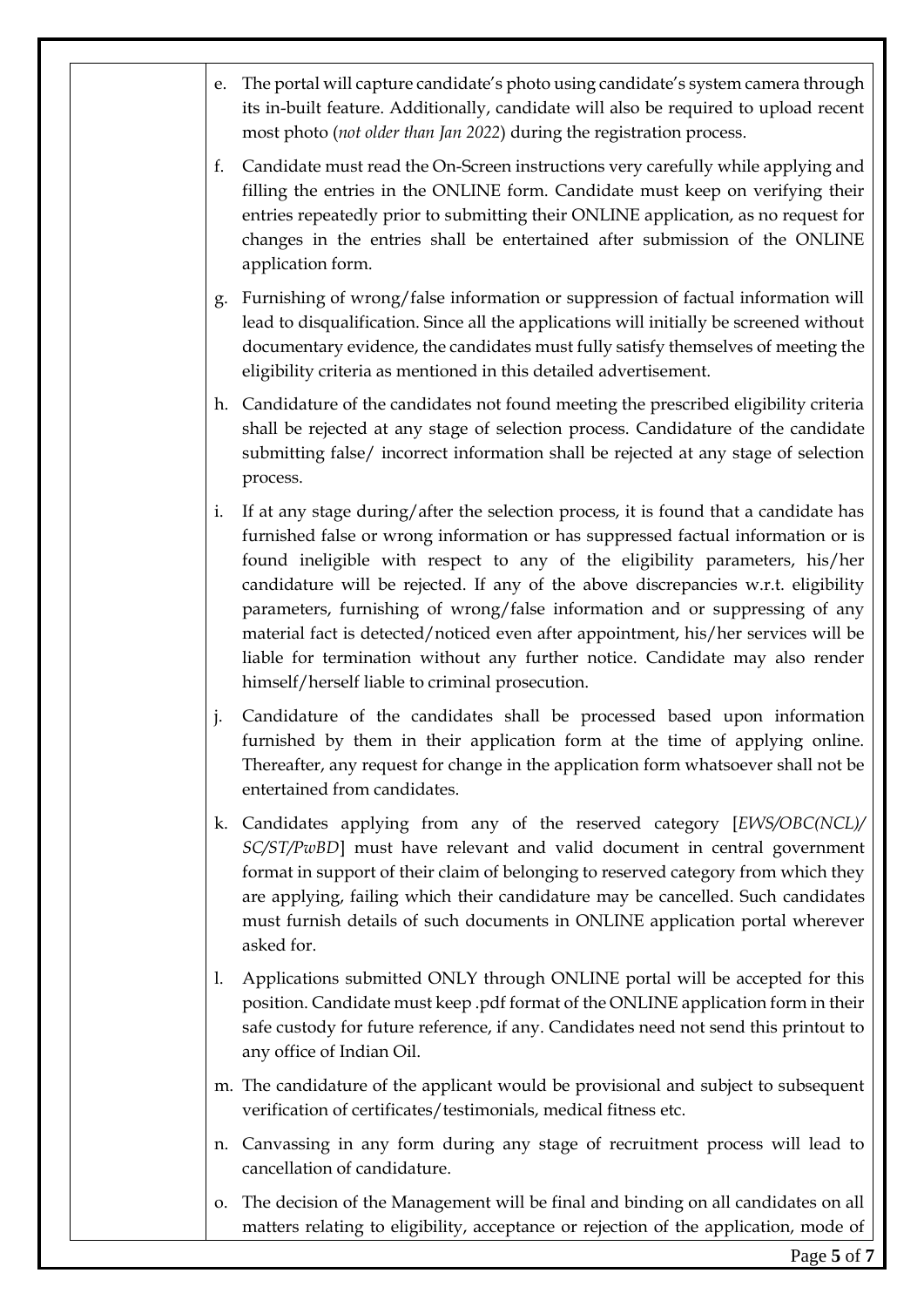| selection, cancellation of the selection process either in part or full, etc. No<br>correspondence will be entertained in this regard. |
|----------------------------------------------------------------------------------------------------------------------------------------|
| p. There is No application fee.                                                                                                        |

# **3.0 Shortlisting and Selection Process:**

|     |                                  | The selection methodology will comprise of the following:                                                                                                                                                                                                                                                                                                                                                                                                                                                                                                                                    |
|-----|----------------------------------|----------------------------------------------------------------------------------------------------------------------------------------------------------------------------------------------------------------------------------------------------------------------------------------------------------------------------------------------------------------------------------------------------------------------------------------------------------------------------------------------------------------------------------------------------------------------------------------------|
| 3.1 | Shortlisting<br>and<br>Selection | Candidates will be allowed to appear in GD, GT and PI only if they meet the<br>a.<br>eligibility criteria prescribed in the advertisement for recruitment of Assistant<br>Officer in Grade $A_0$ . Therefore, candidates must be able to produce valid and<br>relevant documents in Original and in latest Central Government formats at the<br>time of Document Verification in support of information furnished by them in their<br>IOCL application form, failing which candidates may not be allowed to participate<br>in GD, GT and PI and may be declared ineligible for the position. |
|     |                                  | Shortlisting for Group Discussion (GD), Group Task (GT) and Personal Interview<br>$\mathbf{b}$ .<br>(PI) will be done on the basis of percentage of marks obtained by candidate in all<br>Groups of CA Intermediate / CMA Intermediate                                                                                                                                                                                                                                                                                                                                                       |
|     |                                  | In order to be eligible for final merit list, candidate must qualify separately in<br>C.<br>GD/GT and PI both. Final merit list will be prepared based on performance of<br>candidate in Personal Interview (PI) and Group Discussion/Group Task (GD/GT)<br>taken together.                                                                                                                                                                                                                                                                                                                  |
|     |                                  | d. Shortlisted candidate for GD, GT and PI will have to reach at the venue decided by<br>Indian Oil Corporation Limited on date and time as advised to candidates. Request<br>for rescheduling of GD/GT and PI may not be entertained.                                                                                                                                                                                                                                                                                                                                                       |
| 3.2 | Service<br>Bond                  | Selected candidates will have to execute a bond to serve the Corporation for a<br>minimum period of three years from the date of joining the corporation. The bond<br>amount is as under:                                                                                                                                                                                                                                                                                                                                                                                                    |
|     |                                  | $\triangleright$ General Category<br>- Rs. Two Lac only                                                                                                                                                                                                                                                                                                                                                                                                                                                                                                                                      |
|     |                                  | EWS/OBC(NCL)/SC/ST/ PwBD - Rs. Thirty Five Thousand only                                                                                                                                                                                                                                                                                                                                                                                                                                                                                                                                     |
|     |                                  | Pre - Employment Medical Examination Guidelines (PEME Guidelines) - Final<br>selection of candidates is subject to meeting the physical fitness criteria as described in<br>the PEME guidelines.                                                                                                                                                                                                                                                                                                                                                                                             |
| 3.3 | Physical<br>Fitness              | Therefore, Candidates are advised to go through the 'Guidelines and Criteria for<br>Physical Fitness for Pre-employment Medical Examination' placed on the registration<br>portal and should satisfy themselves that they meet the physical fitness parameters as<br>per the PEME guidelines before commencing filling the ONLINE application.                                                                                                                                                                                                                                               |
|     |                                  | The medical report towards physical fitness - as per format mentioned in the guidelines<br>shall be required to be submitted by the candidate at the time of joining, if finally<br>selected for the advertised positions.                                                                                                                                                                                                                                                                                                                                                                   |